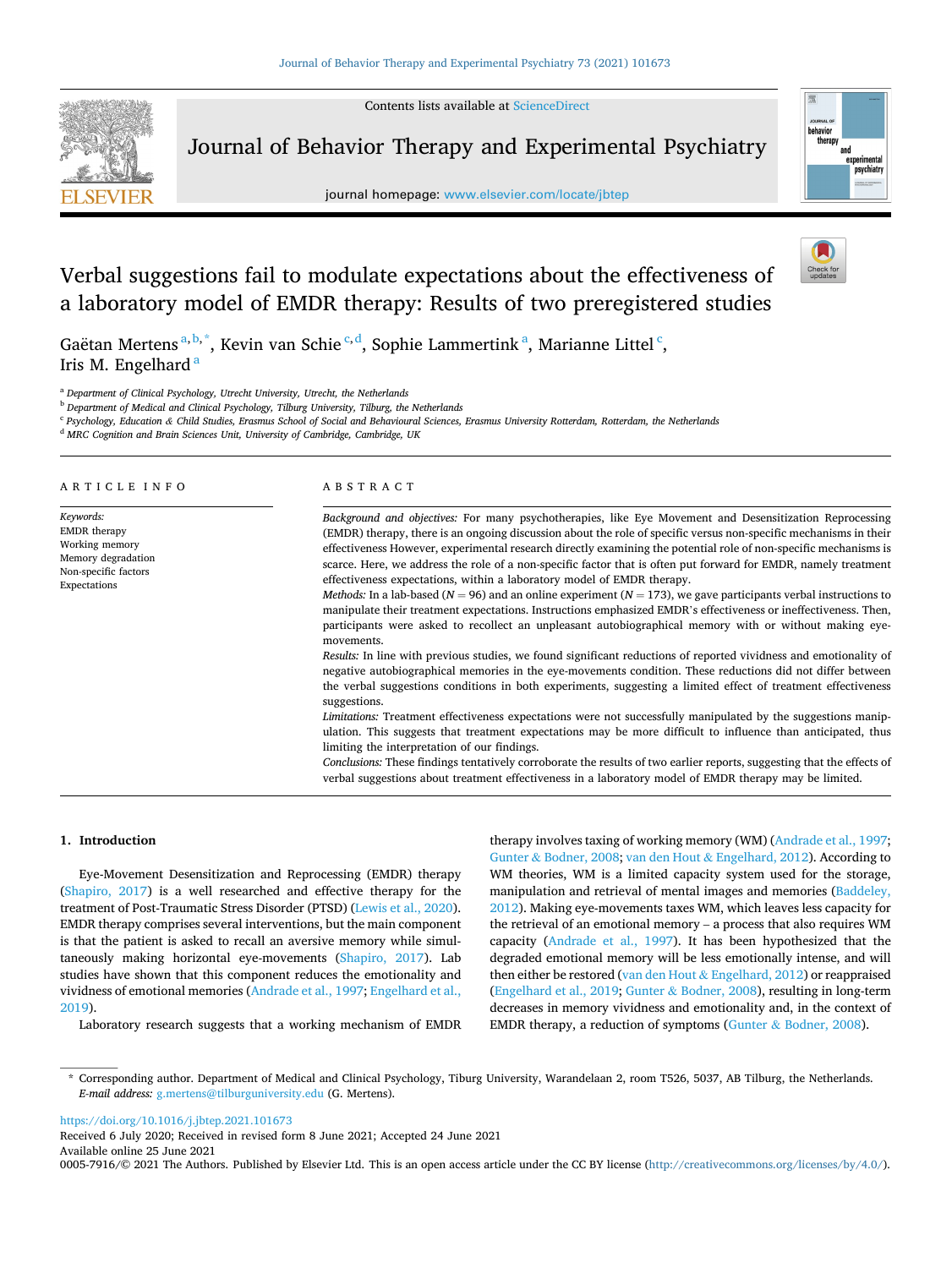As with many interventions, the question arises whether part of EMDR therapy's effectiveness can be ascribed to non-specific factors, such as expectation effects (e.g., [Devilly, 2005;](#page-6-0) [Lilienfeld, 1996](#page-6-0)). Outcome expectations can be defined as prognostic beliefs about the (beneficial) consequences of engaging in treatment ([Constantino et al.,](#page-6-0)  [2011\)](#page-6-0). Such expectations seem to contribute to the effectiveness of psychotherapies, such as cognitive-behavioral therapy, interpersonal therapy, and psychodynamic therapy (e.g., [Arnkoff et al., 2002;](#page-6-0) [Con](#page-6-0)[stantino et al., 2011;](#page-6-0) [Greenberg et al., 2006\)](#page-6-0). For example, in a meta-analysis of 46 studies, [Constantino et al. \(2011\)](#page-6-0) found a weighted effect size of Cohen's *d* = .24 of psychotherapy outcome expectations on post treatment symptom reduction. Yet, patients' expectations are often neglected in psychotherapy research, despite the fact that adequately informing patients and managing expectations is indispensable in clinical practice ([Arnkoff et al., 2002](#page-6-0); [Greenberg et al., 2006\)](#page-6-0). Indeed, also in EMDR therapy, setting expectations is part of the treatment protocol ([Shapiro, 2017](#page-6-0)).

To our knowledge, only [Gosselin and Matthews \(1995\)](#page-6-0) and [Littel](#page-6-0)  [et al. \(2017;](#page-6-0) two studies) have investigated the effects of treatment expectations in a laboratory analogue of EMDR therapy. These studies found no or little evidence that treatment expectations about EMDR therapy moderate the effectiveness of the EMDR analogue intervention. However, several limitations of these studies should be taken into account. First, they used relatively small sample sizes (each approximately 20 participants per condition), which did not provide adequate statistical power to detect medium- and small-sized effects of expectation effects. Second, the first experiment in [Littel et al. \(2017\)](#page-6-0) selected participants with prior knowledge, but did not provide information about the effectiveness of the eye-movements intervention in EMDR therapy. Moreover, in their second experiment, verbal suggestions focused on the hypothetical working mechanism rather than on EMDR's effectiveness per se. Similarly, [Gosselin and Matthews \(1995\)](#page-6-0) merely informed participants in the low-expectation condition that little was known about the effectiveness EMDR. It could be argued that these manipulations provided limited information about effectiveness of EMDR therapy, which differs from clinical practice in which patients receive more explicit information either from their therapist or by looking up information themselves. Hence, it is important to gain insight into the effects of more explicit information about therapy effectiveness. Third, these earlier studies did not include a follow-up test, even though previous studies have shown that effectiveness of the laboratory eye-movement intervention tends to decrease over time (e.g., [van Veen et al., 2020](#page-6-0)).

Taking these limitations into account, the current research addresses whether inducing either positive or negative expectations about the effectiveness of EMDR therapy influences the effectiveness of a laboratory analogue of the eye-movement component in EMDR therapy. In line with the effect of treatment effectiveness expectations in other psychotherapies (e.g., [Constantino et al., 2011](#page-6-0)), we expected that inducing positive expectations through verbal suggestions would lead to increased effectiveness of the laboratory analogue of EMDR therapy (i. e., pre-post changes in memory ratings because of an eye-movement intervention) and that inducing negative expectations would lead to decreased effectiveness of this intervention.

# **2. Experiment 1**

#### *2.1. Pre-registration and deviations from the preregistration*

The sample size determination, design, procedure, and data analyses steps were pre-registered on the Open Science Framework prior to the data collection [\(https://osf.io/m7crd/](https://osf.io/m7crd/)). In addition to what was preregistered, we included a 24h follow-up test in the study. Furthermore, we also report Bayesian analyses for Experiment 1, even though this was not preregistered, in order to maintain consistency with Experiment 2.

#### *2.2. Participants*

In order to improve the statistical power of this study compared to the prior studies (Gosselin & [Matthews, 1995](#page-6-0); [Littel et al., 2017](#page-6-0)), the sample size in each of the conditions of this experiment was increased with approximately 50% to 32 participants per condition (96 participants in total across the three conditions, see below). Power calculations using G-Power based on a simplified design for our study (i.e., a one-way ANOVA with three conditions) indicated a statistical power of .13, .57, and 0.94 to detect small ( $f = .10$ ), medium ( $f = .25$ ), and large ( $f = .40$ ) effects, respectively ([Faul et al., 2007](#page-6-0)). Participants were recruited via posters on the Utrecht University campus and Facebook groups. We selected participants according to their answers on a pre-screening questionnaire, which was completed by 202 persons. Eventually, 106 persons were excluded prior to participation based on the following criteria assessed by self-report: bad eyesight, neurological or medical conditions, psychological complaints, currently receiving psychological treatment, having experienced traumatic experiences, and/or having participated in studies comparable to our procedure. The remaining 96 persons participated in and completed the study (see Table 1). All participants provided written informed consent and received partial credit towards a course requirement or financial reimbursement (€8). Participants were randomly assigned to one of the three different conditions: positive information, negative information, or neutral information about EMDR therapy. The protocol of this study was approved by the local ethics committee (code: amendment to 15–080).

## *2.3. Materials and procedure*

The experiment took place in a laboratory at Utrecht University. Upon arriving in the laboratory, participants were asked about their prior knowledge of three different therapies (Applied Relaxation, EMDR therapy, and Mindfulness) and to rate to what extent they thought that each of these is an effective therapy on a 10-point scale ranging from 1 (*not at all effective*) to 10 (*very effective*) and indicate the confidence they had in their answers  $(1 = not very sure; 10 = very sure)$ . Afterwards, participants were provided with an information letter about the experiment, which the experimenter read aloud to them. Depending on the condition, they received information that was positive, negative, or neutral about the effectiveness of EMDR therapy. Participants in the positive information condition were told: "*The experiment you are about to take part in is based on a treatment that focuses on the processing of traumatic or unpleasant memories. This method is called Eye-Movement Desensitization Reprocessing (EMDR) therapy. With this method, it is assumed that carrying out eye-movements while retrieving the memory makes the unpleasant memory less vivid and emotional, so that patients suffer less from this memory. In the past decades, a lot of research has been done into this treatment and the results are very positive. EMDR therapy is a very effective method to reduce the emotionality and vividness of unpleasant memories. This makes it a popular method for the treatment of post-traumatic stress disorder and anxiety symptoms.*" Participants in the negative information condition received the same general introduction about EMDR therapy, but were then told: "*In the past decades, much research has been done into EMDR therapy, from which various results emerge. A small number of studies give moderately positive results, but most researchers* 

#### **Table 1**

Descriptive statistics of the different conditions in Experiment 1.

|                                                                                  | Positive<br>information $(n =$<br>32) | Negative<br>information $(n =$<br>32) | Neutral<br>information $(n =$<br>32) |
|----------------------------------------------------------------------------------|---------------------------------------|---------------------------------------|--------------------------------------|
| Sex (men/women)<br>Mean age (SD)<br>Prior knowledge<br>EMDR (% of the<br>sample) | 5/27<br>20.97 (2.47)<br>53.13%        | 5/27<br>20.97 (4.04)<br>53.13%        | 6/26<br>21.47 (2.42)<br>62.5%        |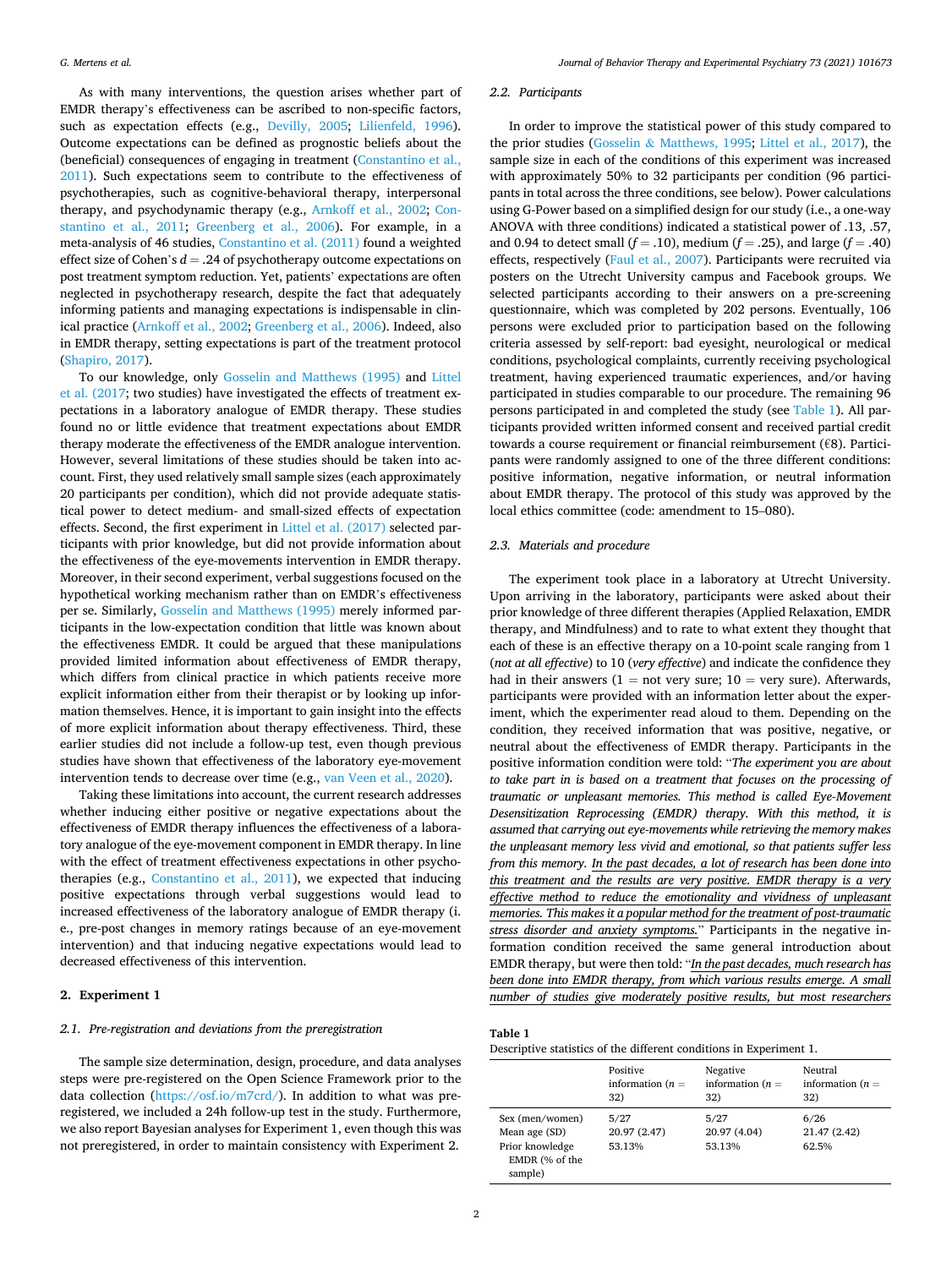*conclude that EMDR therapy is not effective in making memories less vivid and emotional. Many researchers are therefore skeptical about the effectiveness of EMDR therapy, despite the popularity of the method.*" Finally, in the neutral information condition also received the same general introduction to EMDR therapy, but were told: "*Little research has been done into the effectiveness of this method*." The information letter ended with the following instructions: "*In the current experiment, we will measure whether making eye-movements affects unpleasant memories that you have about moments from your own life.*" We decided to measure treatment expectations as a manipulation check at the end of the experiment (see below), and not immediately after the manipulation, because we did not want to elicit possible reactance processes that would otherwise not occur (e.g., [Hauser et al., 2018](#page-6-0)). We assumed that if these treatment suggestions influence treatment expectations and effectivity, their effects should still be measurable at the end of the study.

After the instructions manipulation, participants continued with the eye-movements intervention phase. Following the procedure developed by [van den Hout et al. \(2001\),](#page-6-0) and commonly used in similar studies (Gunter & [Bodner, 2008](#page-6-0); [Littel et al., 2017](#page-6-0); [Mertens et al., 2018;](#page-6-0) [van](#page-6-0)  [Veen et al., 2020\)](#page-6-0), participants were first instructed to recall two unpleasant and vivid autobiographical memories and rate their unpleasantness on a scale from 0 to 100. Memories rated between 60 and 90 were selected and were then ranked in order of unpleasantness. Subsequently, the participant verbally recounted these memories. Randomization was used to decide which memory would be discussed first. In line with the Dutch EMDR therapy protocol (de Jongh & [Ten Broeke, 2012](#page-6-0)), the participants were instructed to 'play' these memories in their minds as vividly as possible and tell the experimenter what they remembered. Then, they were asked to take a 'screenshot' in their mind of the most emotionally intense and unpleasant moment. Participants labelled each memory image with a keyword, which was used to refer to the image in the remainder of the experiment.

Participants were then subjected to the laboratory analogue of the eye-movement component in the EMDR therapy protocol. Participants were seated approximately 60 cm in front of a computer screen. They were instructed to recall one of their aversive memories. Meanwhile they had to make horizontal eye-movements ( $EM + Recall$ ) induced by tracking a horizontally moving white dot (approximately 1 cm in diameter) on the screen (speed: 1 left-right-left cycle per second; see [Engelhard et al., 2010;](#page-6-0) [Littel et al., 2017](#page-6-0)), or to watch a black screen without a dot (Recall Only; this is a control condition). The order in which they performed these tasks was counterbalanced. Each intervention was completed in six blocks of 24 s separated by breaks of 10 s ([Engelhard et al., 2012](#page-6-0); [van Schie et al., 2016\)](#page-6-0). Before (pre-test) and after (post-test) each intervention participants recalled the aversive memory for 10 s and reported its emotionality and vividness ratings using Visual Analogue Scales (VASs) ranging from 0 (*not unpleasant/not vivid*) to 100 (*very unpleasant/very vivid*). After finishing both tasks, participants completed a questionnaire, inquiring about the effort participants invested into the  $EM + Recall$  (1 = "did not invest effort at all", 5 = "invested a lot of effort"), whether they believe EMDR therapy is an effective treatment (1 = "not at all effective", 10 = "very effective"), how much confidence they had in their answer regarding EMDR therapy effectiveness ( $1 =$  "not at all sure",  $10 =$  "very sure"), and whether they thought this study attempted to influence this belief ("yes", "no", or "uncertain"). The experimental task was programmed using Inquisit (v4; [www.millisecond.com](http://www.millisecond.com)).

After the computer task, participants were invited to participate in an online follow-up test approximately 24h later presented using Qualtrics ([https://www.qualtrics.com\)](https://www.qualtrics.com). They were told that they would receive an additional €2 if they completed this questionnaire. Eighty-four (87.5%) participants did this. In the follow-up test, participants were instructed to recall the aversive memories for 10 s and report their emotionality and vividness ratings on VASs similar to the pre and post-test. Afterwards, participants were debriefed.

# *2.4. Data analysis*

Participants' ratings regarding EMDR effectiveness were analyzed with a repeated measures ANOVA with factors Time (pre-versus postexperiment; within-subjects factor) and Condition (positive, negative, and neutral information; between-subjects factor). Similarly, participants' ratings regarding memory vividness and emotionality were analyzed with two repeated measures ANOVAs with factor Time (prerating, post-ratings; within-subjects factor), Task  $(EM + Recall, Recall)$ Only; within-subjects factor) and Condition (positive, negative, and neutral information; between-subjects factor). For the follow-up test, ratings of memory' vividness and emotionality were analyzed with two repeated measures ANOVAs with factor Time (pre-rating, follow-up; within-subjects factor), Task  $(EM + Recall, Recall$  Only; withinsubjects factor) and Condition (positive, negative, and neutral information; between-subjects factor). These analyses were executed in SPSS (version 26) and an alpha-level of 0.05 was used.

We also analyzed the data using Bayesian Hypothesis Testing (BHT) to quantify evidence in favor of the null [\(Dienes, 2014\)](#page-6-0), JASP software ([JASP Team, 2020\)](#page-6-0). JASP determines a Bayes Factor (BF) per requested test, which expresses the relative likelihood of the data under  $H_1$  and the  $H<sub>0</sub>$ . Because of this relativity, data are expressed as being in favor of the  $H_1$  (relative to  $H_0$ , expressed as  $BF_{10}$ ) or  $H_0$  (relative to  $H_1$ , expressed as  $BF_{01}$ ). For instance,  $BF_{01} = 10$  means that the data are 10 times more probable under  $H_0$  than under  $H_1$ . In all analyses, we used JASP's standard prior: a Cauchy distribution with scale  $r = 0.707$  (i.e., medium prior).

## *2.5. Results*

*2.5.1. Expectations regarding EMDR effectiveness* 

EMDR effectiveness ratings revealed a significant effect for Time, *F*   $(1, 91) = 11.59, p = .001, \eta^2_p = .11, BF_{10} = 24.94$ , showing an overall decrease in effectiveness ratings (see Table 2). There were no effects for Condition,  $F(1, 91) = 2.27$ ,  $p = .109$ ,  $\eta_p^2 = .05$ ,  $BF_{01} = 1.40$ , or for Time  $\times$  Condition,  $F(1, 91) = 1.50$ ,  $p = .228$ ,  $\eta_{p}^{2} = .03$ ,  $BF_{01} = 3.09$ .

## *2.5.2. Vividness and emotionality of the autobiographical memories*

*Pre-test versus post-test comparison.* For vividness, a main effect of Time,  $F(1, 93) = 13.64$ ,  $p < .001$ ,  $\eta^2 p = .13$ ,  $BF_{10} = 24.98$ , and Task,  $F(1, 93) = 13.64$ ,  $p < .001$ ,  $\eta^2 p = .13$ ,  $BF_{10} = 24.98$ , and Task,  $F(1, 93) = .001$ 93) = 7.10,  $p = .009$ ,  $\eta^2$ <sub>p</sub> = .07, BF<sub>10</sub> = 18.38, as well as a two-way interaction between these two factors,  $F(1, 93) = 13.30$ ,  $p < .001$ ,  $\eta_p^2$  $= .13, BF_{10} = 6.67$ , were found. This interaction reflects a greater decrease from the pre-test to post-test in the EM  $+$  Recall compared to Recall Only condition (see [Table 3](#page-3-0)). However, crucially, no main effect or interaction effects were found with Condition, *F*s *<* 2.71, *p*s *>* .07, η<sup>2</sup> p  $<$  .06, BF<sub>01</sub>  $>$  9.7.

Analysis of the emotionality ratings likewise showed a main effect of Time,  $F(1, 93) = 41.64$ ,  $p < .001$ ,  $\eta_p^2 = .31$ ,  $BF_{10} = 1.42 \times 10^6$ , and an interaction between Time and Task,  $F(1, 93) = 13.33$ ,  $p < .001$ ,  $\eta^2$ <sub>p</sub> = .13,  $BF_{10} = 4.18$ , also reflecting a greater decrease from the pre to posttest in the EM  $+$  Recall compared to Recall Only condition (see [Table 3](#page-3-0)). However, crucially, also for emotionality ratings, no main effect or interaction effects were found with Condition, all *F's <* 1.31, all *p's >*  $0.27, \eta^2$ <sub>p</sub> < .03, BF<sub>01</sub> > 5.

#### **Table 2**

Mean (standard deviation) EMDR therapy effectiveness ratings (1–10) before (pre-rating) and after (post-rating) the study was completed.

|                 | Positive information<br>condition | Negative information<br>condition | Neutral information<br>condition |
|-----------------|-----------------------------------|-----------------------------------|----------------------------------|
| Pre-<br>rating  | 7.16(1.49)                        | 6.87(1.23)                        | 7.25(1.50)                       |
| Post-<br>rating | 6.90(1.30)                        | 6.03(1.49)                        | 6.88(1.66)                       |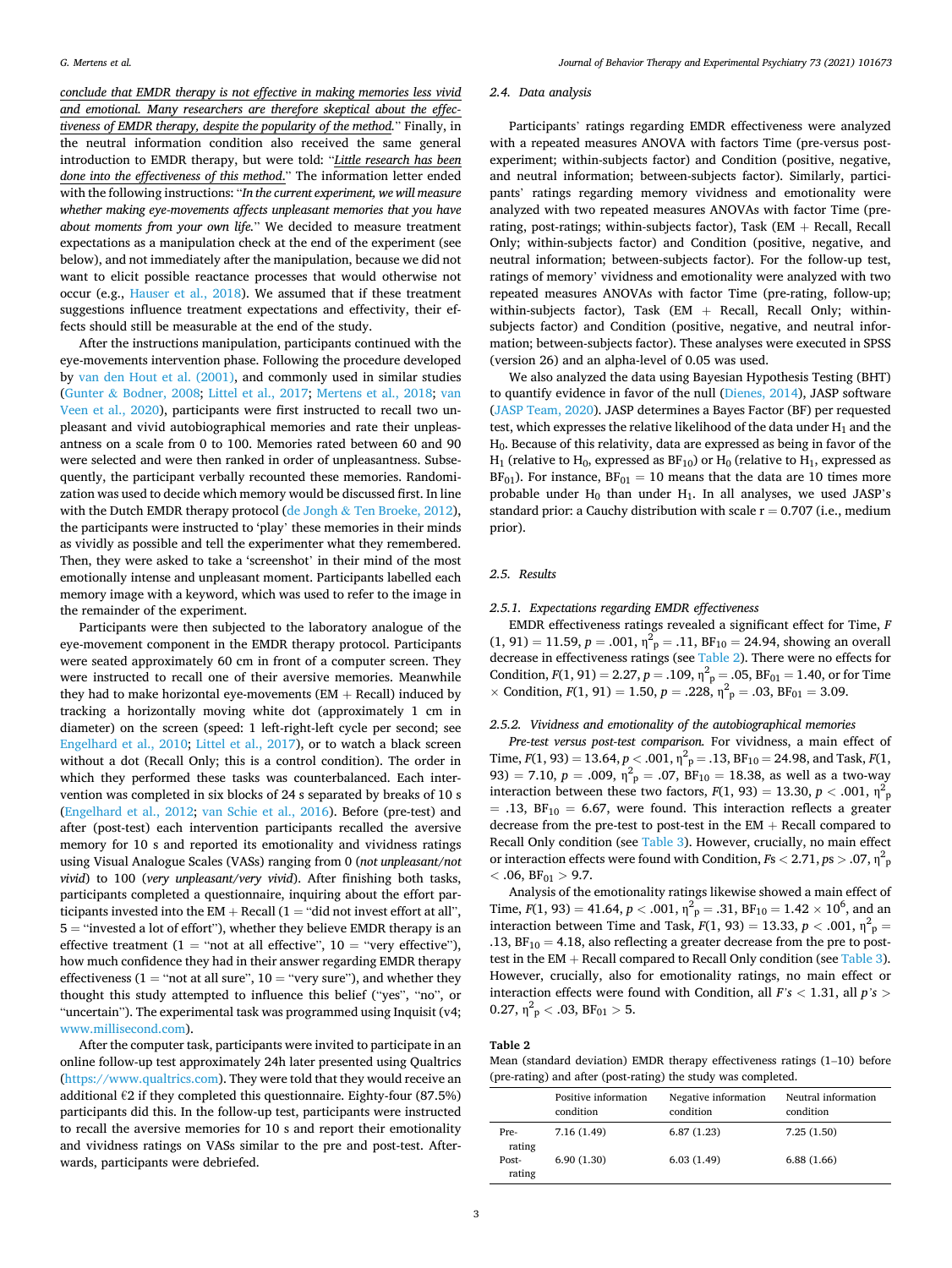#### <span id="page-3-0"></span>**Table 3**

Mean (SD) of vividness and emotionality ratings in the different conditions of Experiment 1.

|                  | Positive information condition |               | Negative information condition |               | Neutral information condition |               |
|------------------|--------------------------------|---------------|--------------------------------|---------------|-------------------------------|---------------|
|                  | $EM + Recall$                  | Recall Only   | $EM + Recall$                  | Recall Only   | $EM + Recall$                 | Recall Only   |
| <b>Vividness</b> |                                |               |                                |               |                               |               |
| Pre-ratings      | 75.90 (9.88)                   | 77.21 (11.15) | 74.73 (16.50)                  | 72.62 (16.98) | 80.52 (12.40)                 | 81.69 (10.43) |
| Post-ratings     | 66.17 (20.87)                  | 74.69 (15.87) | 66.35 (21.56)                  | 74.12 (15.74) | 73.76 (19.75)                 | 79.07 (14.16) |
| Follow-up        | 64.03 (13.80)                  | 62.90 (15.06) | 62.08 (16.98)                  | 58.15 (19.01) | 65.28 (19.23)                 | 62.83 (20.38) |
| Emotionality     |                                |               |                                |               |                               |               |
| Pre-ratings      | 70.24 (12.49)                  | 70.00 (11.03) | 73.04 (16.98)                  | 71.81 (13.25) | 75.10 (14.10)                 | 72.38 (10.38) |
| Post-ratings     | 61.10 (17.91)                  | 63.79 (17.81) | 66.19 (19.23)                  | 70.42 (14.57) | 63.69 (15.99)                 | 69.34 (13.08) |
| Follow-up        | 57.45 (20.37)                  | 60.62 (13.33) | 62.81 (15.78)                  | 58.31 (14.44) | 58.48 (18.10)                 | 60.97 (16.60) |

*Pre-test versus follow-up comparison.* For vividness ratings, only a main effect of Time was found,  $F(1, 81) = 80.94$ ,  $p < .001$ ,  $\eta_{\,\,p}^2 = .50$ , BF<sub>10</sub> =  $6.71 \times 10^{19}$ , indicating a large reduction in rated vividness from pre-test to follow-up test (see Table 3). All other main or interaction effects were not statistically significant, all *F*s  $<$  2.53, all *p*s  $>$  .11,  $\eta^{2}{}_{p}$   $<$  .04, BFs $_{01}$   $>$ 2.6.

For emotionality ratings, only a main effect of Time was found, *F*(1,  $(81) = 63.16, p < .001, \eta_{p}^{2} = .44, BF_{10} = 1.61 \times 10^{16},$  similarly indicating a large reduction in rated emotionality from pre-test to follow-up test (see Table 3). All other main or interaction effects were not statistically significant, all  $Fs < 2.81$ , all  $ps > .06$ ,  $\eta_{p}^{2} < .07$ , BFs<sub>01</sub>  $> 4.2$ .

#### *2.5.3. Correlation analyses*

Because our manipulation of EMDR effectiveness ratings did not differ per condition, we additionally used a different approach to investigate whether EMDR's effectiveness expectations were related to the effectiveness of the eye-movement intervention (see the preregistration). Therefore, we correlated effectiveness ratings before the experiment with the pre-to-posttest and pre-to-follow-up test differences between the EM + Recall condition and the Recall Only condition. These correlations were not significant for the pre-to-posttest difference (vividness:  $r = .059$ ,  $p = .570$ ,  $BF_{01} = 6.62$ ; emotionality:  $r = -0.048$ ,  $p$  $= .644, BF_{01} = 6.98$  and for the pre-to-follow-up test difference (vividness:  $r = .031$ ,  $p = .780$ ,  $BF_{01} = 6.97$ ; emotionality:  $r = -0.101$ ,  $p = .780$  $= .635, BF_{01} = 4.85$ .

## *2.6. Discussion*

There was no evidence that a laboratory analogue of EMDR therapy is influenced by participants' treatment effectiveness suggestions. However, one important limitation was the unsuccessful manipulation of participants' expectations. It may be difficult to change expectations for an existing and (in the Netherlands) well-known therapy using simple verbal suggestions. Therefore, we decided to conduct a second study using a novel task that capitalizes on the same working mechanisms as the eye-movements component in EMDR, but did not overtly resemble EMDR therapy and was therefore likely unknown to participants.

## **3. Experiment 2**

We made several changes compared to Experiment 1. First, we used a different intervention to induce eye-movements dubbed the "Working Memory-Symbol Recognition Task (WM-SRT)" to mask any connection with EMDR therapy. In this task, participants see distractor letters (e.g., "m") that appear alternatingly on the left and right side of the computer screen. Participants are instructed to press the spacebar whenever they see a target letter (e.g., "n"). Participants are also instructed to keep their head still and only move their eyes. Hence, this task induces left-right eye-movements [\(Homer et al., 2016\)](#page-6-0). Second, the study was conducted online to facilitate testing a larger sample. The third change was a more extensive assessment of participants' expectations using the Expectations/Credibility Questionnaire (CEQ; Devilly & [Borkovec,](#page-6-0) 

[2000\)](#page-6-0) at the end of the experiment. Finally, we removed the neutral information condition and only focused on the two most extreme conditions (i.e., positive information vs. negative information).

#### *3.1. Pre-registration and deviations from the preregistration*

The sample size determination, design, procedure, and data analyses steps were pre-registered on the Open Science Framework prior to the data collection ([https://osf.io/mu3ca/\)](https://osf.io/mu3ca/). There were no deviations from the preregistration, except that slightly more participants than planned were tested ( $N = 173$  instead of the planned  $N = 160$ ).

### *3.2. Participants*

Based on an a priori power analysis, we aimed to test at least 80 participants in each condition (160 in total). This provides adequate statistical power (*>*0.80) to detect small-to-medium sized differences (Cohen's  $d = .4$ ) between the two groups ( $\alpha = .05$ ). Participants were recruited through posters at Utrecht University and Erasmus University Rotterdam campus and online advertisement. Two-hundred and thirtyeight participants clicked on the participation link. Based on our exclusion criteria (currently being under treatment by a psychologist/ psychiatrist or reporting complaints regarding unpleasant and/or intrusive memories), 49 participants were automatically excluded based on an initial screening. The remaining 189 participants provided informed consent to participate in the study, and 178 completed the experiment and answered the post-rating assessment. Finally, 5 participants were removed because they failed to select a sufficiently unpleasant memory (rated less than 5 on a 1–10 scale;  $n = 3$ ), indicated that they did not pay sufficient attention during the experiment (rated less than 5 on a 1–10 scale;  $n = 1$ ), or completed the experiment twice (*n*  $=$  1). The final sample size for analyses comprised 173 participants. They had been randomly assigned to one of the conditions: positive information (*n* = 83; mean age = 22.76, SD = 5.79; 67 women, 16 men) or negative information ( $n = 90$ ; mean age = 22.26, SD = 6.84; 72) women, 16 men, 2 preferred not to say). They were given course credit or the chance to win a coupon ( $\epsilon$ 10). This study was approved by the ethics committee of the Faculty of Social and Behavioral Sciences of Utrecht University (code: 19–122).

## *3.3. Materials and procedure*

The task was programmed in Inquisit v4 [\(https://www.millisecond.](https://www.millisecond.com/)  [com/](https://www.millisecond.com/)) and administered online through the Inquisit Web servers. Participants were asked to execute the task from home in a quiet surrounding using their laptop or personal computer. The task started with a pre-screening assessment, an information letter, and an informed consent form. The information letter was manipulated to be either very positive or very negative about a novel treatment called "Working Memory-Symbol Recognition Task". Particularly, participants in the positive information condition were told that: "*The experiment in which you are about to participate investigates a treatment that focuses on the processing of unpleasant or traumatic memories. This relatively new*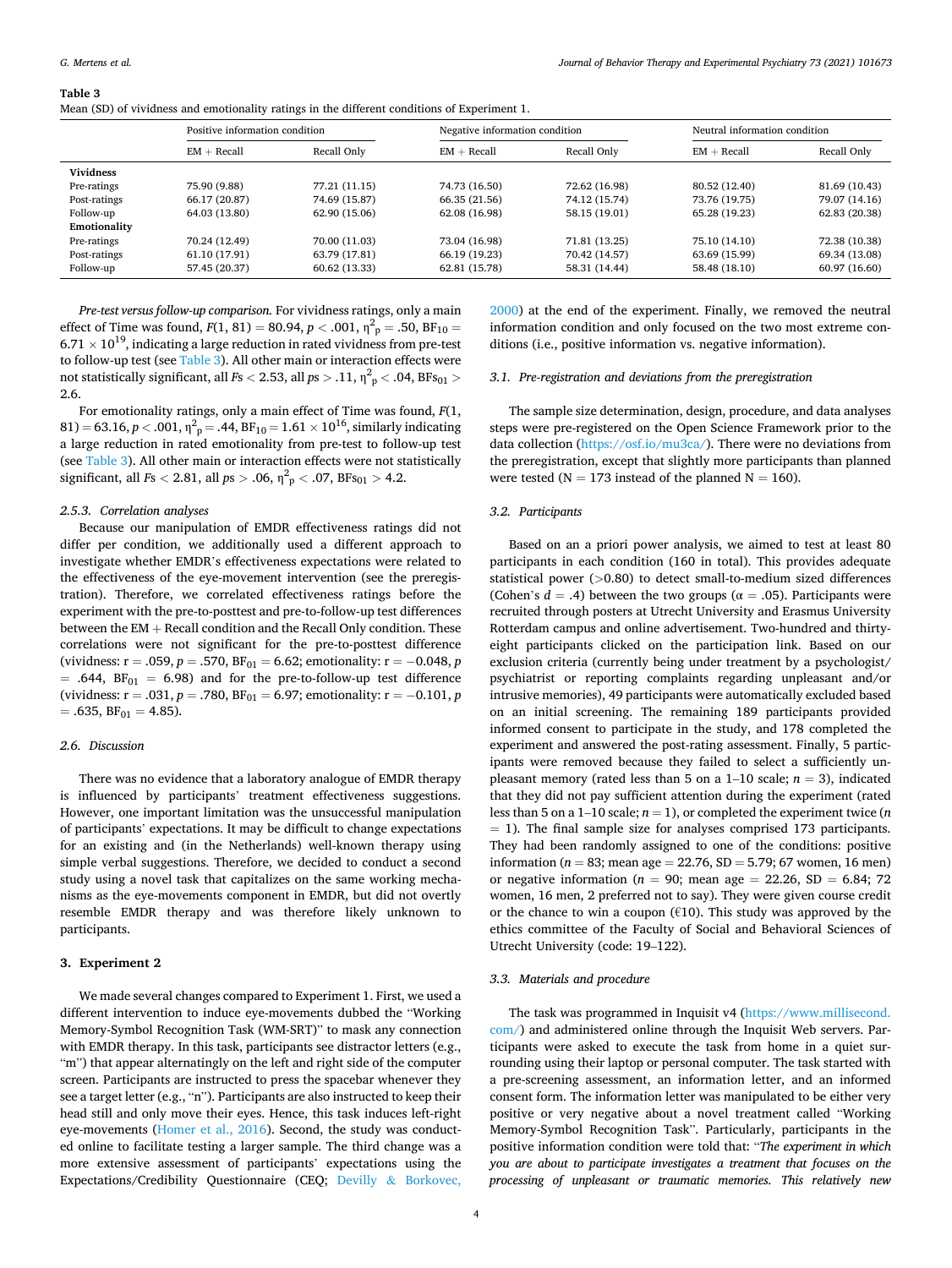*treatment is based on focusing the attention to symbols while thinking back of the memory. This treatment is called the Working Memory Symbol recognition Task (WM-SRT). In this treatment, it is presupposed that loading the working memory while recollection a memory will make this memory less vivid and emotional, thereby reducing the distress of the memory for patients. In the past decennia, much research has been conducted on WM-SRT, and most studies have concluded that WM-SRT is very effective to make memories less vivid and emotional. Many researchers and clinicians are therefore extremely enthusiastic about the effectiveness of WM-SRT.*" Participants in the negative information condition were given the same general introduction about WM-SRT, but were additionally informed that: "*In the past decennia, much research has been conducted on WM-SRT, in which different results have been found. A small number of studies indicated moderate positive results, but the majority of studies have concluded that WM-SRT is not an effective treatment to make memories less vivid and emotional. Many researchers and clinicians are therefore skeptical about the effectiveness of WM-SRT.*" The information letter ended with the following information: "*In this study we will measure whether loading working memory has an effect on unpleasant memories you have about certain moments in your life.*" Following this manipulation, participants were asked to select one unpleasant memory about a situation in the past (*>*1 week ago) that, when recalled, would still made them feel emotional. They were asked to provide one keyword that would trigger them to think about the memory.

After the expectancy manipulation and memory selection, participants rated memory vividness and emotionality following the same procedure as Experiment 1, with the addition that they also scored their memory accessibility on a 0–100 VAS ("How easily could you recollect the memory?";  $0 = not$  at all easily,  $100 = very$  easily). Next, they completed four blocks of 24s of the task developed by [Homer et al.](#page-6-0)  [\(2016\).](#page-6-0) Before each block, participants were asked to think back to the selected memory (using the keyword they selected) and to keep it in mind while executing the task. Furthermore, they were told what the target letter was (i.e., 'n', 'p', 'v', or 'e') and they were instructed to press the space bar whenever they saw this target letter appear. The task consisted of 300 ms presentations of letters on the left and right sides of the computer screen (with a 450 ms inter-trial interval). Each block consisted of 30 distractor letter presentations (i.e., 'm', 'd', 'w', or 'c') and two target letter presentations. A different target and distractor letter was used in each block. In the background, alternating black and white stripes were presented to increase the visual load of the task (see [Homer et al., 2016](#page-6-0)). A prior study from our lab showed that this task was comparably effective to a dot-tracking task to reduce the reported emotionality and vividness of negative autobiographical memories ([Mertens et al., 2018](#page-6-0)). After completing the task, participants provided post-ratings of their selected memory in the same way as in the pre-test.

At the end of the experiment, participants completed an adjusted version of the Credibility/Expectancy Questionnaire (CEQ; [Devilly](#page-6-0) & [Borkovec, 2000](#page-6-0)). This adjusted CEQ included only the first four questions of this questionnaire and questions were rephrased to refer specifically to the WM-SRT therapy.<sup>1</sup> Finally, participants were asked to indicate to what extent they payed attention to the task (0–10 scale;  $0 =$ "not at all attentive",  $5 =$  "somewhat attentive",  $10 =$  "very attentive") with the explicit instruction that their answer to this question would not impact their compensation for their participation. The experiment took approximately 20 min.

# *3.4. Data analysis*

First, the psychometric properties of the CEQ were evaluated. A principle components analysis confirmed that all questions loaded acceptably onto one common latent factor (63.45% explained variance), and that internal consistency was good (Cronbach's alpha  $= 0.80$ ). Therefore, a weighted sum score of the scale was calculated and analyzed using a one-way ANOVA with Condition (positive information, negative information) as a between-subjects factor.

For the memory vividness, emotionality and accessibility ratings a repeated measure ANOVA with factor Time (pre-ratings, post-ratings; within-subjects) and Condition (positive information, negative information; between-subjects) was used. To account for multiple testing across three different dependent variables that tested the same hypothesis, the alpha-level was corrected to  $0.05/3 = .017$ . Furthermore, as in Experiment 1, the same analyses were also conducted using BHT in JASP ([JASP Team, 2020](#page-6-0)).

## *3.5. Results*

# *3.5.1. Expectations regarding EMDR effectiveness (credibility/expectations questionnaire)*

Although the results were in the expected direction, no statistically significant difference was found between the positive and negative verbal suggestions condition for the CEQ ( $F(1, 168) = 2.52$ ,  $p = .114$ , Cohen's  $d = 0.24$ ,  $BF_{10} = 1.16$ ; see Table 4).

## *3.5.2. Vividness, emotionality, and accessibility of the autobiographical memories*

For all outcome measures (vividness, emotionality, and accessibility) there was a clear effect of Time: vividness,  $F(1, 171) = 42.23$ ,  $p < .001$ ,  $\eta^2_{\text{p}} = .20$ , BF<sub>10</sub> = 4.54  $\times$  10<sup>5</sup>, emotionality,  $F(1, 171) = 49.98$ ,  $p < .001$ ,  $\eta_{\:\:p}^2 = .23$ , BF<sub>10</sub> = 2.54  $\times$  10<sup>8</sup>; and accessibility, *F*(1, 171) = 64.00, *p* < .001,  $\eta^2$ <sub>p</sub> = .27, BF<sub>10</sub> = 3.57  $\times$  10<sup>10</sup>. This indicates that the intervention reduced the memory ratings across these three dimensions (see [Table 5](#page-5-0)). However, no interaction with factor Condition was found for any of the outcomes measures: vividness: *F*-values  $\langle 1, p$ -values  $> .43, \eta^2 p^s \rangle$ 0.01,  $BFs_{01} > 4.3$ . This indicates that our manipulation did not modulate the effect of the intervention.

# *3.6. Discussion*

Experiment 2 was an online study, in which we attempted to manipulate participants' expectations regarding a non-existing treatment capitalizing on the same mechanisms as EMDR (i.e., WM-SRT therapy). Despite a well-powered study  $(N = 173)$ , we were unable to find a significant impact of our treatment effectiveness suggestions on participants' expectations of the treatment as measured with the CEQ

**Table 4** 

Credibility/expectancy questionnaire results for the two suggestion conditions in Experiment 2.

| CEO items                                                                                                             | Mean (SD)<br>positive<br>condition | Mean (SD)<br>negative<br>condition |
|-----------------------------------------------------------------------------------------------------------------------|------------------------------------|------------------------------------|
| 1. How logical did you find the WM-SRT<br>therapy? $(1-9)$                                                            | 5.72 (2.08)                        | 5.22(1.87)                         |
| 2. How successful do you think the WM-<br>SRT was to reduce the intensity of your<br>memories? $(1-9)$                | 5.13 (1.78)                        | 4.82(1.87)                         |
| 3. How much confidence would you have<br>to recommend this therapy to a friend?<br>$(1-9)$                            | 5.16(2.02)                         | 4.61 (1.78)                        |
| 4. At the end of the task, how strongly did<br>you think the WM-SRT reduced the<br>intensity of your memory? (0-100%) | 28.90%<br>(17.99%)                 | 28.07%<br>(21.38%)                 |
| Weighted mean                                                                                                         | 18.61 (5.79)                       | 17.17 (6.01)                       |

 $1$  This was decided because the CEQ was developed to be administered before (four questions) and after (two questions) psychotherapy. Therefore, the original questions in the CEQ do not refer to a specific therapy, but only to 'the therapy'. For use in our study, we decided to reword the questions to more clearly refer to the 'WM-SRT' intervention and only use the first four question since we only had one measurement time point.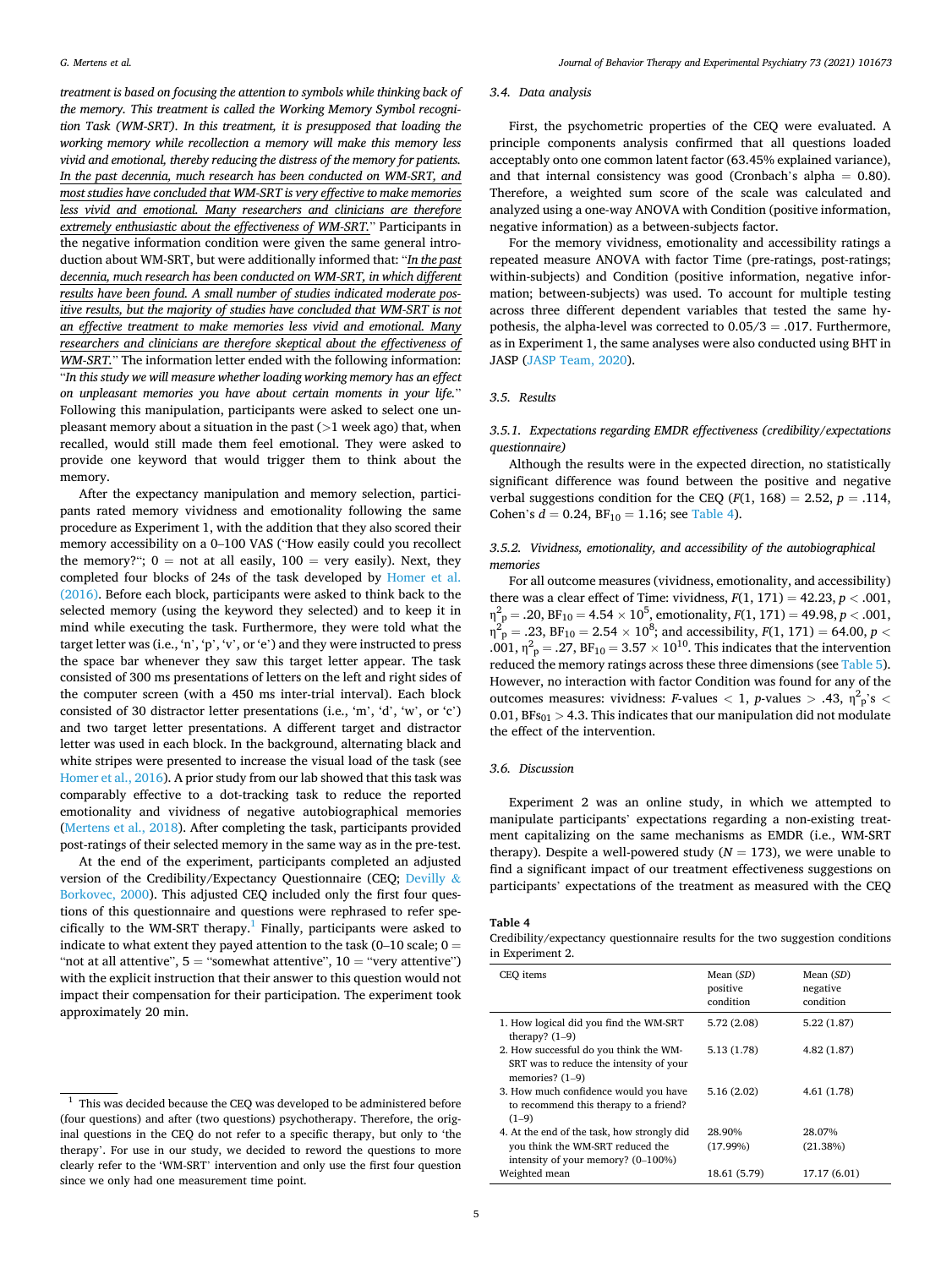#### <span id="page-5-0"></span>**Table 5**

Mean (SD) memory vividness, emotionality and accessibility rating across the different conditions of Experiment 2.

|                  | Positive information condition ( <i>n</i> )<br>$= 83$ | Negative information condition (n<br>$= 90$ |
|------------------|-------------------------------------------------------|---------------------------------------------|
| <b>Vividness</b> |                                                       |                                             |
| Pre-test         | 72.17 (21.79)                                         | 70.78 (22.29)                               |
| Post-            | 60.46 (21.94)                                         | 61.57 (21.90)                               |
| test             |                                                       |                                             |
| Emotionality     |                                                       |                                             |
| Pre-test         | 69.52 (15.71)                                         | 68.48 (16.59)                               |
| Post-            | 62.60 (18.34)                                         | 59.82 (17.44)                               |
| test             |                                                       |                                             |
| Accessibility    |                                                       |                                             |
| Pre-test         | 76.49 (20.78)                                         | 75.31 (19.99)                               |
| Post-            | 63.25 (22.00)                                         | 63.24 (23.31)                               |
| test             |                                                       |                                             |

(Devilly & [Borkovec, 2000\)](#page-6-0). Furthermore, we found a clear reduction in memory ratings due to the intervention, but no interaction with our manipulation.

## **4. General discussion**

Despite debate about the role of non-specific factors in psychotherapy in general ([Cuijpers et al., 2019\)](#page-6-0) and EMDR therapy in particular ([Devilly, 2005; Lilienfeld, 1996\)](#page-6-0), there is a lack of experimental research directly addressing the role of such factors. In two pre-registered experiments ( $N = 96$  and  $N = 173$ ), we investigated the role of treatment effectiveness suggestions in a laboratory model of EMDR therapy. We found no evidence that verbal suggestions about treatment expectations impacted the effectiveness of our laboratory models of EMDR therapy. These results corroborate the only two other available reports on this topic (Gosselin & [Matthews, 1995;](#page-6-0) [Littel et al., 2017\)](#page-6-0) and suggest that treatment effectiveness suggestions do not modulate the effectiveness of a laboratory analogue of EMDR therapy. However, importantly, expectations about the effectiveness of the interventions did not significantly differ between the groups receiving different suggestions about EMDR's effectivity in both studies. Hence the absence of effects of the suggestions manipulation on the outcome measures (i.e., memory vividness, emotionality and accessibility) is difficult to interpret due to the absence of a successful manipulation of expectations.

The fact that effectiveness expectations were difficult to change using verbal suggestions was unexpected and deserves further consideration. In other areas, such as research on the placebo and nocebo effect, verbal suggestions are typically quite effective to change expectations (e.g., [Peerdeman et al., 2016](#page-6-0)). In the current study, there was Bayesian evidence for the absence of an effect of verbal suggestions (Experiment 1) or inconclusive evidence (Experiment 2). This was both the case for EMDR therapy (for which many of our participants had pre-existing knowledge), but also for a non-existing therapy (WM-SRT) for which participants could not have had prior knowledge. These results suggest that verbal suggestions may be a relatively weak route to change expectations about these treatments. However, some nuance is in place here. First, in the first experiment the information letter and thus also the manipulation were read aloud to the participants, but in the second experiment, the manipulation was only delivered via the informed consent letter. Although participants were asked to carefully read this letter, there is evidence that participants in psychology studies often do not carefully attend to information provided in informed consent letters (e.g., [Douglas et al., 2020\)](#page-6-0). This may have limited the effectiveness of our manipulation, particularly in Experiment 2. Second, treatment expectations were only measured at the end of the experiments rather than directly after the suggestions manipulation. This may have obscured the effect of the suggestions, because the intervention may have also influenced participants' expectations about the intervention. Future studies could measure expectations immediately after

the suggestions manipulation, although a potential drawback is that this may draw attention to the manipulation ([Hauser et al., 2018](#page-6-0)). Third, the suggestions were given within the setting of experimental research in university students. It is likely that students are skeptical and critical about information provided to them within this setting (e.g., [Fransen](#page-6-0)  [et al., 2015\)](#page-6-0). Hence, verbal suggestions may be more effective to change expectations regarding therapy efficacy through other mediums (e.g., direct instructions instead of via the informed consent letter), in different settings (e.g., in a clinic) and in other populations (e.g., patients; general population; see Testa & [Rossettini, 2016\)](#page-6-0). Future studies may want to make use of such "contextual factors" to maximize the effectiveness of verbal suggestions to change expectations (see [Olson](#page-6-0)  [et al., 2020\)](#page-6-0).

For clinical purposes, our results may be taken as encouraging from the perspective of EMDR practitioners, because they suggest that a laboratory analogue of the eye-movement component of EMDR therapy seems to work, regardless of verbal suggestions about its effectiveness (i. e., reductions in memory ratings were seen even in the negative suggestions conditions in both studies). Hence, the eye-movement intervention reduced memory ratings, regardless of positive or negative suggestions regarding its effectiveness. This is encouraging for the continued development of EMDR protocols according to mechanistic theories about human memory and psychopathology, and for the training of aspiring psychotherapists in using these protocols. However, given the scarcity of studies, more research about the role of verbal suggestions and its interaction with contextual factors for EMDR and other psychological therapies is needed.

Another aspect of our results that deserves highlighting is that the interventions were quite effective in changing the self-reported emotionality and vividness of autobiographical memories, even in an online-based implementation of our task. The observed reductions observed in both studies (approximately 10 points on a 100 scale for all outcome measures) are comparable to the average reduction found in similar previous studies (e.g., [Homer et al., 2016](#page-6-0); [van Schie et al., 2016](#page-6-0); [van Veen et al., 2020\)](#page-6-0). Hence, an online implementation of the EMDR-analogue paradigm appears feasible, which opens up opportunities for future research. A note of caution is that the online version of the EMDR-analogue did not have a control condition, which leaves open the option that the observed effects on memory ratings were not specifically due to the intervention. Nonetheless, the control condition of EMDR lab analogues typically have negligible effects on memory ratings in the short term [\(Mertens et al., 2020](#page-6-0)), so it seems unlikely that in the current study the observed effects are explained by non-specific time effects.

Finally, a number of limitations of these studies can be noted. First, our research was conducted with a student sample in a non-clinical setting. This limits the extent to which our results can be generalized to other populations and different settings. Nonetheless, inducing negative expectations about treatment in patients may adversely impact their treatment willingness and treatment success. Hence, though research within clinical contexts is optimal, fundamental research is needed to investigate the impact of treatment effectiveness expectations in a safe and well-controlled environment. Still, generalizations to clinical populations and psychotherapy should be done carefully. Another limitation is that the sample sizes of our experiments were too small to detect smaller effect sizes (i.e., Cohen's  $d \leq 0.4$ ). Nonetheless, we believe that these two relative large experiments provide an important addition to the literature regarding the role of treatment expectation suggestions in EMDR therapy.

## **Author statement**

Gaetan Mertens: Conceptualization; Data curation; Formal analysis; Investigation; Methodology; Project administration; Software; Supervision; Roles/Writing - original draft. **Kevin van Schie:** Formal analysis; Investigation; Writing - review & editing. **Sophie Lammertink:**